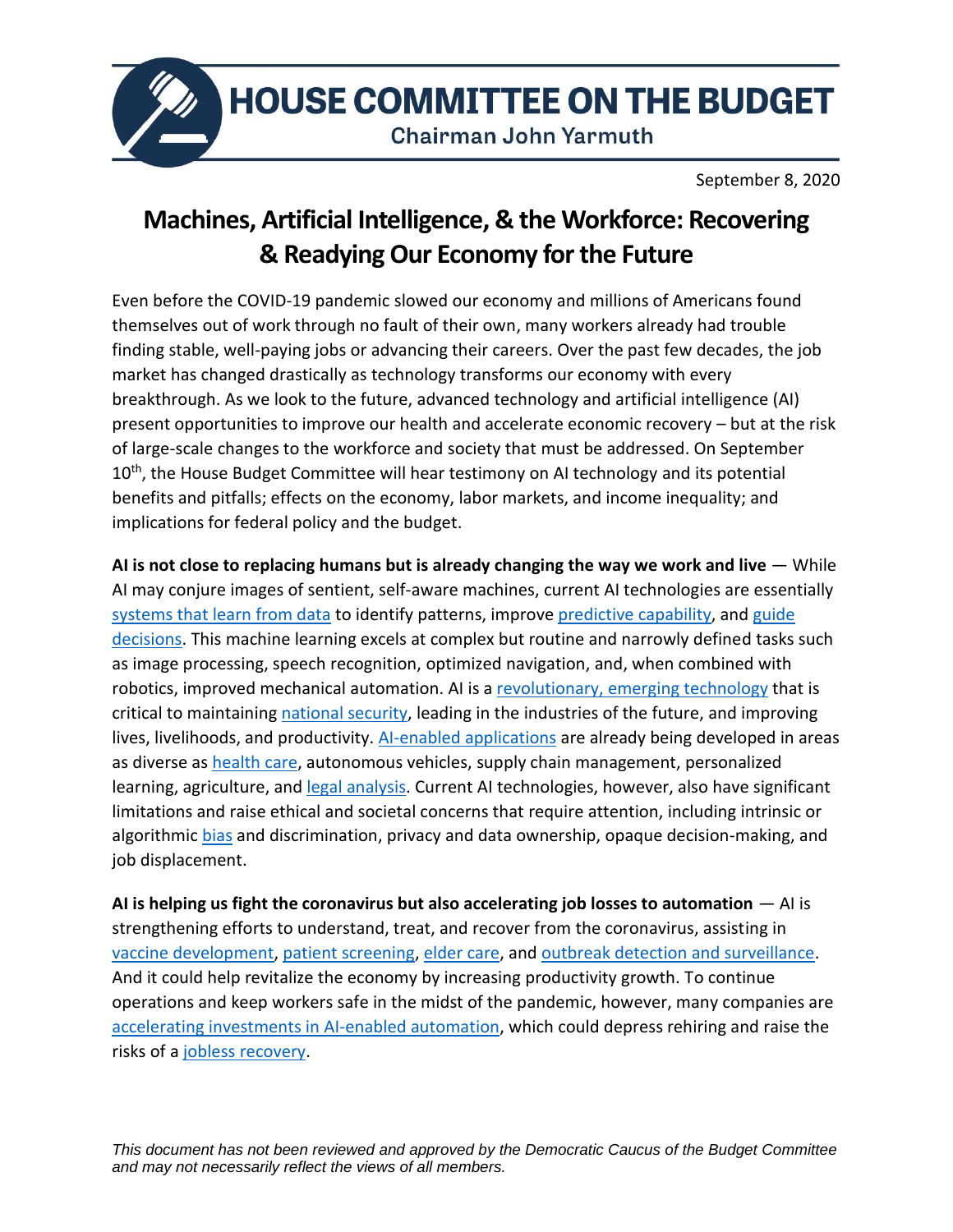**AI will increase economic productivity over time, accompanied by large workforce changes** — Economists identify AI as a broadly transformative "general purpose technology," analogous to the steam engine, electrification, the internal combustion engine, and computing. It will likely revolutionize [the economy](https://obamawhitehouse.archives.gov/sites/default/files/page/files/20160707_cea_ai_furman.pdf) in similar ways, with pervasive usefulness across sectors, continual improvements in capabilities, [incremental adoption](https://www.nber.org/papers/w25148) as businesses learn how to apply it effectively, and large, long-term productivity gains. In 2020, worldwide revenues for the AI market are expected to total [more than \\$150 billion,](https://www.idc.com/getdoc.jsp?containerId=prUS46757920) but AI could generate up to [\\$13 trillion](https://www.mckinsey.com/featured-insights/artificial-intelligence/notes-from-the-AI-frontier-modeling-the-impact-of-ai-on-the-world-economy) in economic activity by 2030, equivalent to 1.2 percent additional GDP growth per year. Along the way, AI is expected to create short-term disruption and change in labor markets – not mass unemployment, but a [dynamic and uncertain combination](https://www.nap.edu/download/25021) of job augmentation, job replacement, and job creation that we must plan and prepare for to ensure that no workers are left behind.

**Widespread increases in unemployment are unlikely, but most jobs will require new skills and some occupations will be hit hard** — While advancements in AI could create more opportunities for workers with advanced education or specialized skills, workers without these skills could see shrinking opportunities. Automation and technology development have likely already contributed to the loss of middle-income jobs and [stagnating real income](https://www.pnas.org/content/116/14/6531) for most Americans since the mid-1990s. AI coul[d exacerbate these problems.](https://www.project-syndicate.org/commentary/ai-automation-labor-productivity-by-daron-acemoglu-and-pascual-restrepo-2019-03) For [most jobs](https://www.aeaweb.org/articles?id=10.1257/pandp.20181019) it will only [affect specific skills,](http://www.cs.cmu.edu/~tom/pubs/Science_WorkforceDec2017.pdf) with workers leaving some tasks to AI and automation and focusing their efforts on other more creative, strategic, and person-to-person tasks. But between [5 percent](https://www.mckinsey.com/featured-insights/artificial-intelligence/the-promise-and-challenge-of-the-age-of-artificial-intelligence) and [25 percent](https://www.brookings.edu/wp-content/uploads/2019/01/2019.01_BrookingsMetro_Automation-AI_Report_Muro-Maxim-Whiton-FINAL-version.pdf) of jobs are at high risk for full replacement by AI, especially those centered on routine physical and data processing tasks that can be easily automated, such as in manufacturing, accounting, transportation, retailing, and food services – typically [low-](https://www.aeaweb.org/articles?id=10.1257/pandp.20181019) and [middle-wage](https://www.mckinsey.com/featured-insights/artificial-intelligence/the-promise-and-challenge-of-the-age-of-artificial-intelligence) jobs.

**A decline in middle- and low-skill jobs could increase income and racial inequality and reduce job security** — In the absence of concerted efforts to develop human-complementary technologies that enhance rather than displace our work, AI-enabled automation could contribute to further wage inequality, shrinking middle-skill job opportunities, and [declining](https://www.bls.gov/emp/tables/civilian-labor-force-participation-rate.htm)  [labor force participation.](https://www.bls.gov/emp/tables/civilian-labor-force-participation-rate.htm) In one study, each additional robot per thousand workers reduced wages by [0.42 percent.](https://economics.mit.edu/files/19696) AI and automation may also widen racial and gender income gaps. [Black](https://www.mckinsey.com/featured-insights/future-of-work/the-future-of-work-in-black-america) and [Latino](https://www.mckinsey.com/about-us/new-at-mckinsey-blog/first-hispanic-and-latino-economic-forum-unites-leaders-on-the-jobs-front) Americans are disproportionally at risk of job and wage losses, and there are [40](https://iwpr.org/iwpr-issues/employment-and-earnings/women-automation-and-the-future-of-work-executive-summary/)  [percent](https://iwpr.org/iwpr-issues/employment-and-earnings/women-automation-and-the-future-of-work-executive-summary/) more women than men who work in occupations at high risk for automation. Moreover, current AI technologies have raised concerns around intrinsic or algorithmic [bias](https://www.brookings.edu/series/ai-and-bias/) and discrimination, and more must be done to ensure AI technologies do not perpetuate or exacerbate discriminatory practices. For example, the use of AI in the [hiring process](https://www.upturn.org/reports/2018/hiring-algorithms/) itself such as to screen resumes and applications – can reproduce [human biases](https://www.brookings.edu/research/challenges-for-mitigating-bias-in-algorithmic-hiring/) contained in the underlying datasets, usually to the detriment of people of color.